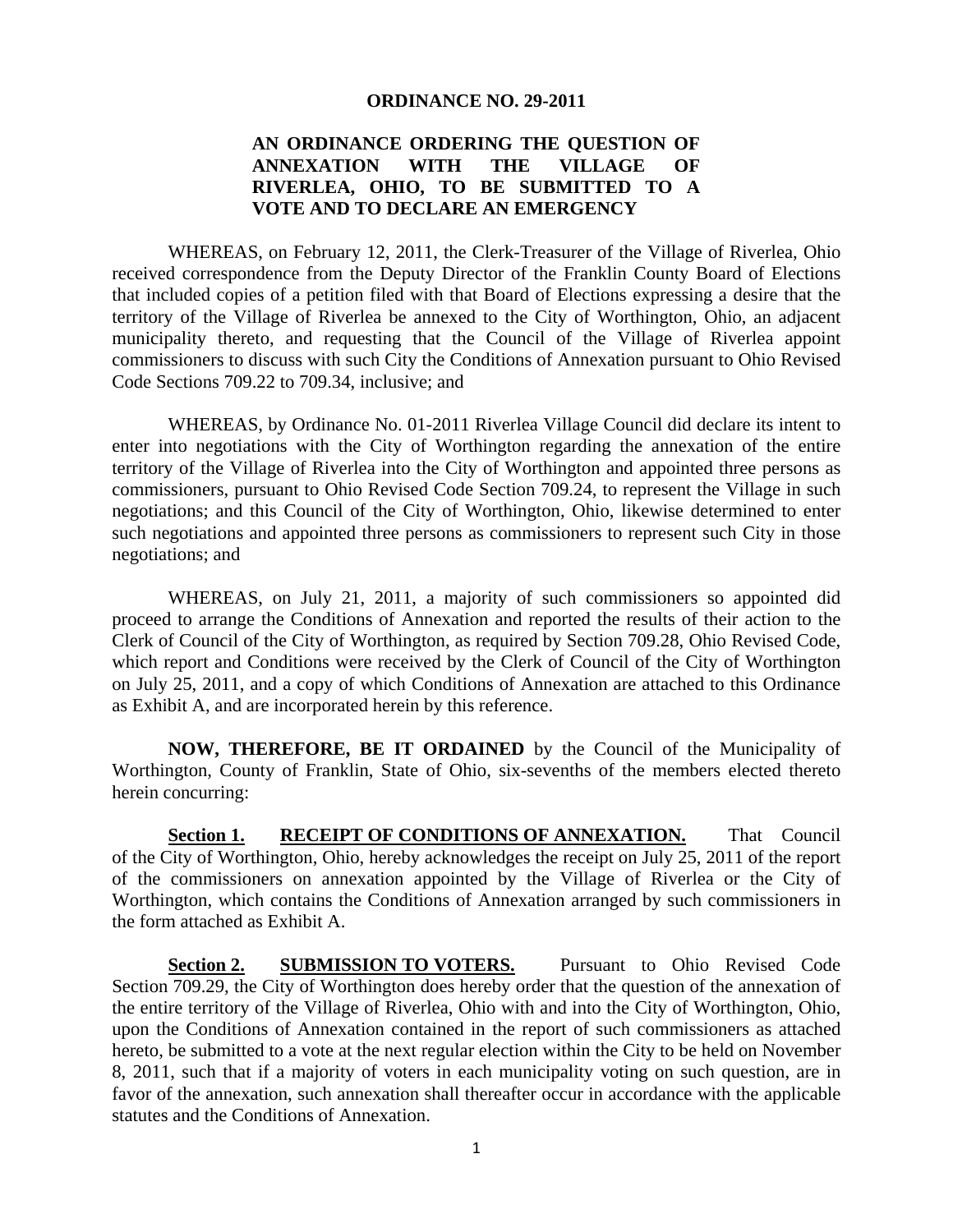### **ORDINANCE NO. 29-2011**

**Section 3. SUBMISSION TO BOARD OF ELECTIONS.** That the Clerk of Council of the City of Worthington is hereby authorized and directed to submit a certified copy of this Ordinance to the Franklin County Board of Elections on or before 4:00 p.m., local time, August 10, 2011, and as required by applicable law.

**Section 4. FORM OF BALLOT OUESTION.** That the form of ballot upon which the question of such annexation shall be submitted to the electors in a format prescribed by the Franklin County Board of Elections or the Office of the Ohio Secretary of State, or on a form similar to the following:

# PROPOSED ANNEXATION CITY OF WORTHINGTON

Majority Affirmative Vote in each of the Village of Riverlea and the City of Worthington is Necessary for Passage

Shall the entire territory of the Village of Riverlea be annexed in and to the City of Worthington, Ohio, upon the Conditions of Annexation as reported by the commissioners on such annexation.

| : YES |  |
|-------|--|
|       |  |
| : NO  |  |
|       |  |

**Section 5. PUBLICATION OF CONDITIONS OF ANNEXATION.** That the Clerk of Council of the City is hereby authorized and directed to publish copies of the Conditions of Annexation by posting same in the locations set forth in Section 6 of this Ordinance for a period of at least thirty days prior to the time fixed for such general election, which method of posting is determined by the Council of the City of Worthington as being most expedient. The Clerk of Council is further authorized and directed to mail a copy of such Conditions, together with a copy of the Report of the commissioners, to each registered voter in the City of Worthington entitled to vote thereon, as shown by the records of the Franklin County Board of Elections.

**Section 6. PUBLICATION OF ORDINANCE.** That the Council of the City of Worthington hereby determines that this Ordinance shall be published by posting copies of this Ordinance or a summary hereof in the following places in the City of Worthington, Ohio:

- 1. Municipal Administration Building
- 2. Worthington Library
- 3. Griswold Center
- 4. Worthington Community Center
- 5. City of Worthington's website: www.worthington.org